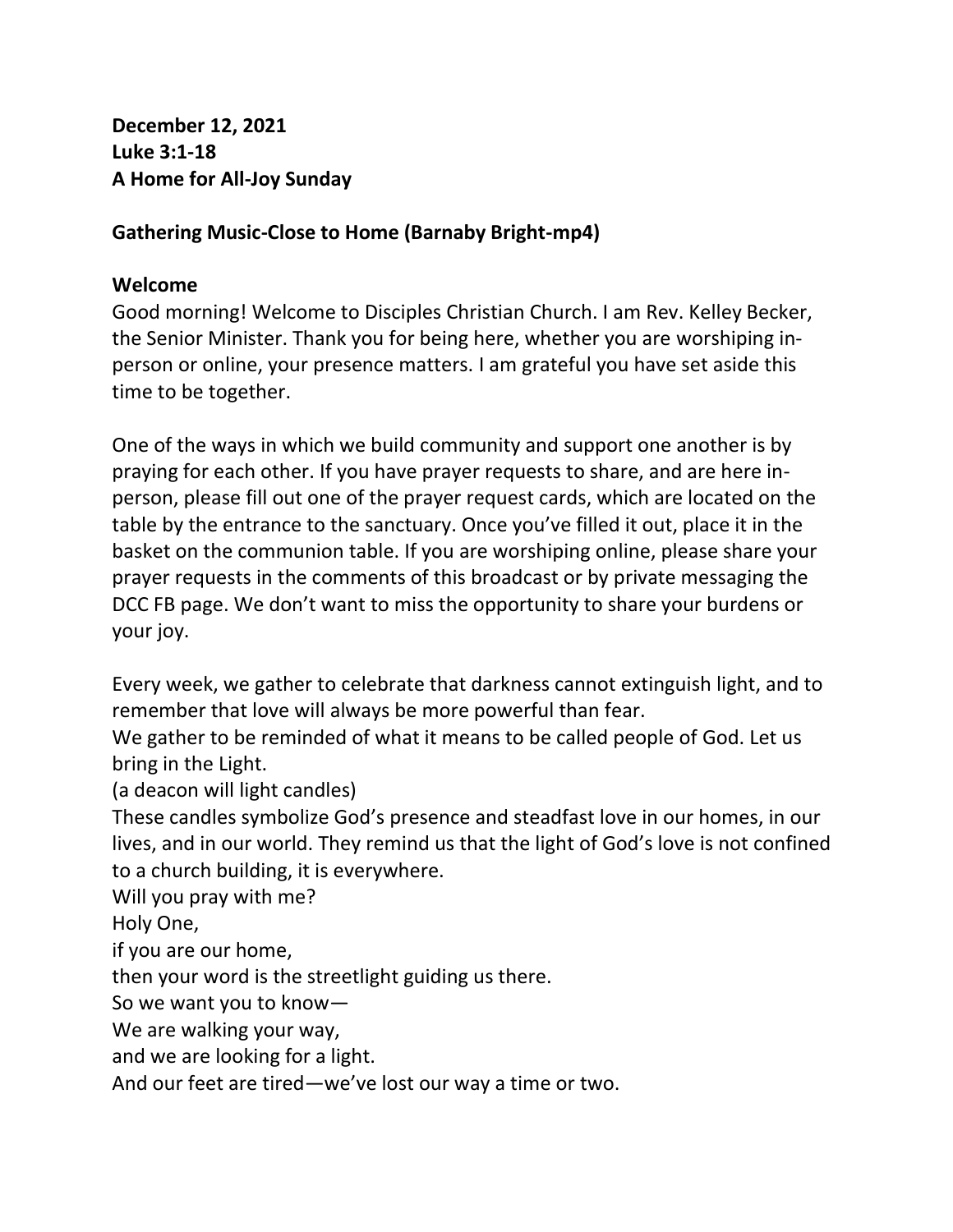And our bags are heavy—we're carrying an array of grief and fear on our backs. But we're on our way. We're looking for your light. We're listening for your word. When you see us coming, when you feel our hearts move, we hope you'll run down the driveway and greet us. Leave the light on. We are on our way home. Amen.

### **Prelude O Come, O Come Emmanuel, arranged by Emily Lund, with Becca Waller, flute**

Today is the 3rd Sunday of Advent-it is JOY Sunday. At first glance, our text today, the story of John the Baptist's call for repentance, which began, "You brood of vipers," does not seem like a text one would choose to talk about JOY. Our silly sweaters might seem a little out of tune with today's reading. But this is one of those passages that we need to look at and ask ourselves, "For whom would John the Baptist's words be good news and who would hear them as very bad news? And whose side do we want to be on?"

# **Call to Worship**

A voice calls out in the wilderness. It sings of a home for all. It speaks of justice and peace. We could choose to ignore it. We could drown out that song. We could choose not to listen. Instead, we come into this space. We let the world grow quiet. We listen. A voice calls out in the wilderness. Do you hear it? We hear it. In listening, we worship.

Let us draw near to God.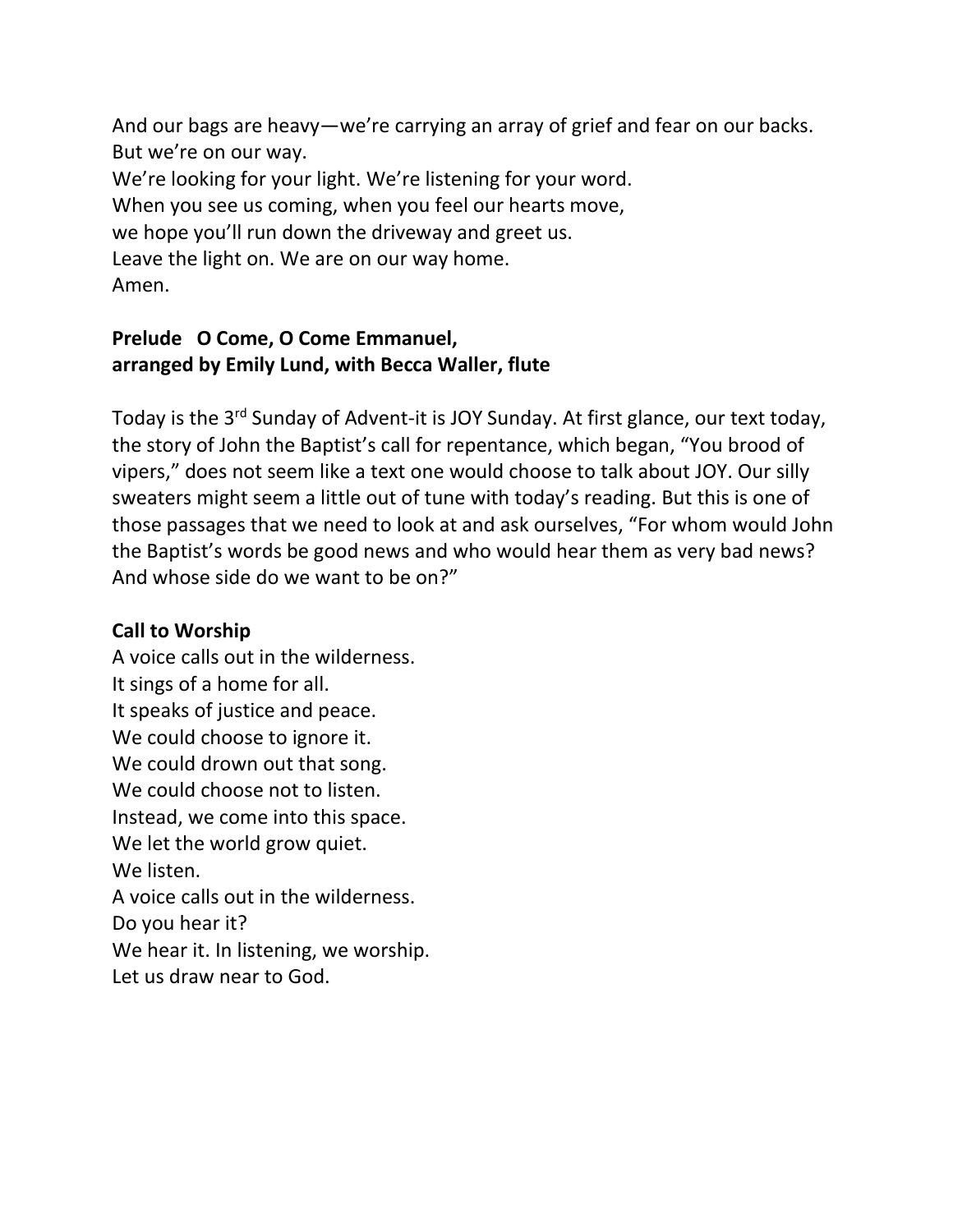## **Hymns- Good Christian Friends, Rejoice! - CH 164, v. 2 Awake! Awake, and Greet the New Morn - CH 138, v. 1-3**

### **Advent Candle Lighting-The Hubbard Family**

Joy is seeing people you love after months apart. Joy is hearing, "Come on over, it has been too long!" Joy is the stretches and giggles of a newborn child. Joy is making it home when the journey is long. Joy is your dog wagging his tail to meet you at the door. Joy is the energy of a new season. Joy is feeling found when you thought you were lost. So today we light the candle of joy because the welcome God has for us is nothing short of joyful. Rest in that good news. Take it in. Dear ones, we are close to home. Amen.

### **Hymn-As We Light the Candle v. 3**

#### **Prayer**

We have come to a time of community prayer. As I mentioned before, if you are worshipping online, you are invited to share, in the comments of this broadcast, your prayer requests. We would love to celebrate what is bringing you joy and pray with you this week about your concerns. Let us pray together.

## **Prayer Song-Joyful is the Dark - CH 333, v. 3**

#### **Pastoral Prayer**

God of open doors and porch lights,

of welcome mats and candles in the window—

we cannot thank you enough for your open-door policy.

You are forever welcoming us home.

In a world that puts handrails on park benches so that the ones without a roof over their heads cannot lay down, you offer something radically different.

You welcome all of us, just as we are; just where we are.

You paint a picture of a world that could be and you hold it up for us to see. You remind us that there is enough love to go around, and that neighbor helping neighbor is who we are called to be.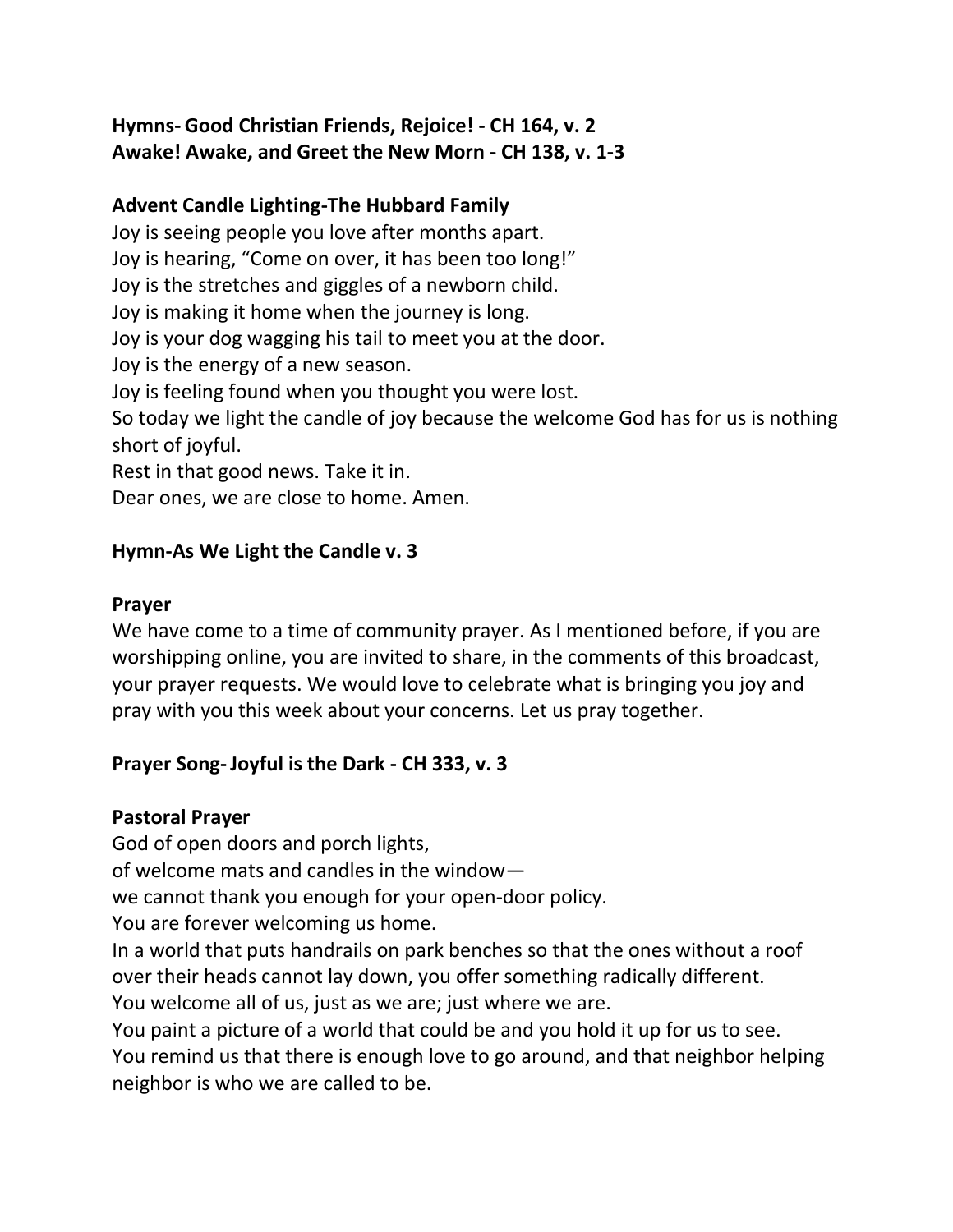Thank you for the voice in the wilderness that calls to us.

Thank you for radical welcome and unchanging love.

Today, we express extra gratitude for the people and places that are home to us, but we also pray for all the ones without a home.

We pray for immigrants and refugees navigating the waters of trauma, change, and loss. We pray for the ones who experience homelessness and for the ones scraping together every coin to pay last month's rent. We pray for your children who do not feel at home in their body—assigned a gender or an identity that does not fit their spirit. We pray for all who do not feel at home in your church wounded by strict rules and excluded by judgmental assumptions. We pray for the ones who long to build a home with a partner, but instead find themselves eating another meal alone.

There are so many who need a home, so help us be builders of that new day. Give us the courage of John, who saw a way forward so clearly. Turn our words into action and our conviction into change.

You are a God of open doors and welcome home celebrations. Teach us to be the same. Amen.

## **Children's Time**

## **Hymn: Prepare Ye the Way of the Lord (Godspell)**

## **Sermon and Scripture**

There is a website, which I may have told you about before, called, "Stories of Joy." I go to it every once in a while, when I need a pick me up. One of the stories I read this week was titled, "Bipartisan Brew." The title interested me, as I envisioned members of Congress, from both sides of the aisle, sitting in front of a fire, drinking coffee and making plans to do big things for the American people in the coming year. That vision turned out to be off, but the story brought me joy anyway. It was originally told by Barbara Sprunt of NPR.

It turns out there are some folks in Congress who have been inspired to work together. They worked together brewing beer for the Anheuser-Busch 4<sup>th</sup> Annual Brew Across America. Five Congressional teams were part of the competition where lawmakers worked with breweries in their home states to create a new craft beer. Each team must consisted of a Democrat and a Republican. The judges were a panel of Washington D.C. journalists. I listened to the interview of some of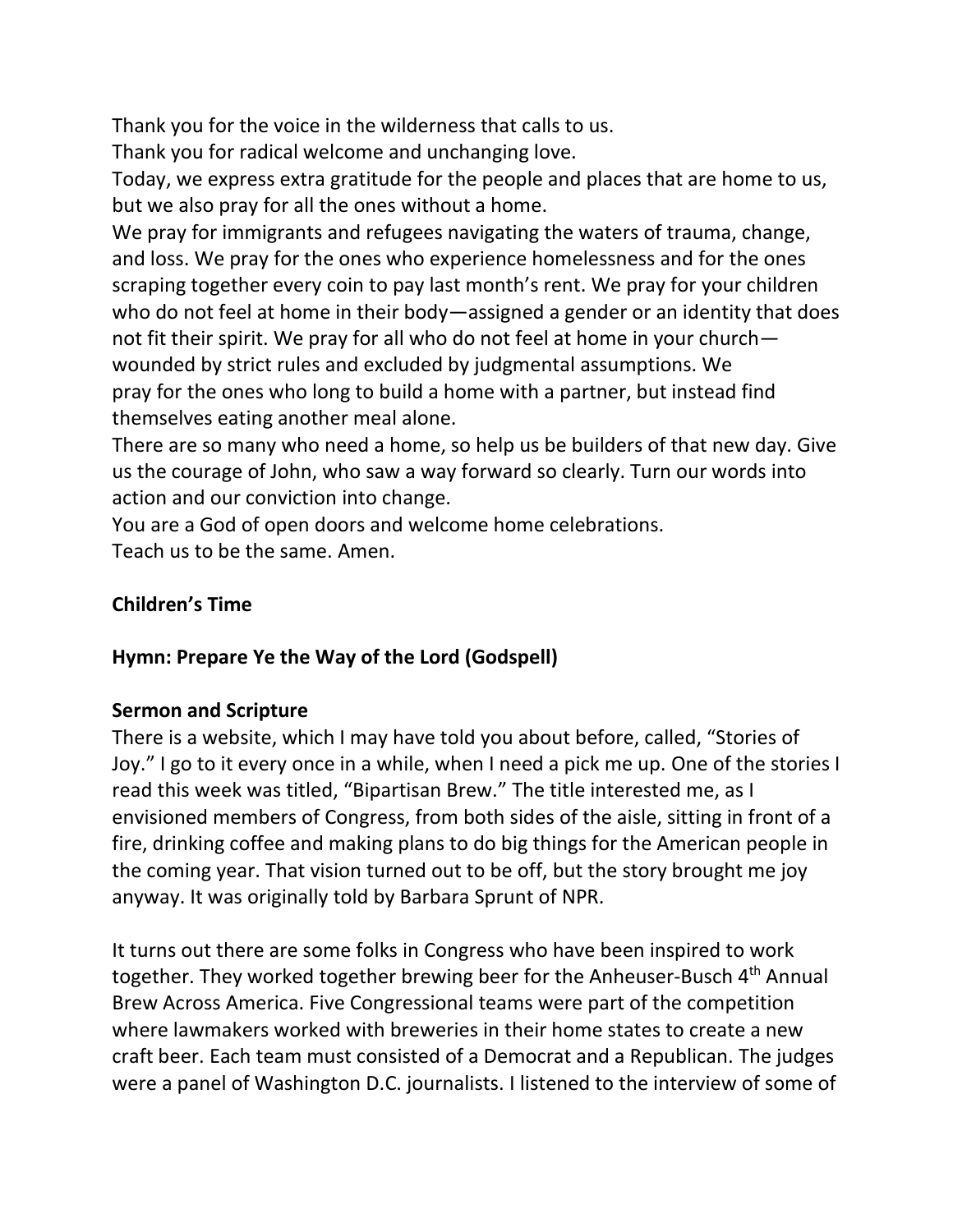the brewers and I heard them joking and laughing together. Rep. Tony Cárdenas, D-Calif., competed with his partner Rep. Fred Upton, R-Michigan and they won with their version of a Mexican lager. The pair got a trophy which, of course, they plan to share. As I read this story, I realized I wasn't used to reading political news with a smile on my face and joy in my heart.

The "About" page of the "Stories of Joy" website from which that story came says simply, "Stories of Joy comes to you from Desert Cross. We are a faith community meeting in Gilbert & Tempe, Arizona. Our hope is to bring you stories of people serving and caring for each other. Stories of Joy!" This description was helpful to me this week as I was thinking about today's text, for JOY week, that does not come across as particularly joyful. John the Baptist's words are harsh, but he uses them to inspire the crowd coming to be baptized to build the kind of a world in which everyone feels truly at home. What if JOY that work and the fruit of that work are the source of JOY?

This is Luke 3:1-18:

3 In the fifteenth year of the reign of Emperor Tiberius, when Pontius Pilate was governor of Judea, and Herod was ruler of Galilee, and his brother Philip ruler of the region of Ituraea and Trachonitis, and Lysanias ruler of Abilene,  $2$  during the high priesthood of Annas and Caiaphas, the word of God came to John, son of Zechariah in the wilderness.  $3$  He went into all the region around the Jordan, proclaiming a baptism of repentance for the forgiveness of sins,  $4$  as it is written in the book of the words of the prophet Isaiah,

"The voice of one crying out in the wilderness:

'Prepare the way of the Lord,

make his paths straight.

<sup>5</sup> Every valley shall be filled,

 and every mountain and hill shall be made low, and the crooked shall be made straight,

and the rough ways made smooth;

 $6$  and all flesh shall see the salvation of God."

<sup>7</sup> John said to the crowds that came out to be baptized by him, "You brood of vipers! Who warned you to flee from the wrath to come? <sup>8</sup> Bear fruits worthy of repentance. Do not begin to say to yourselves, 'We have Abraham as our ancestor'; for I tell you, God is able from these stones to raise up children to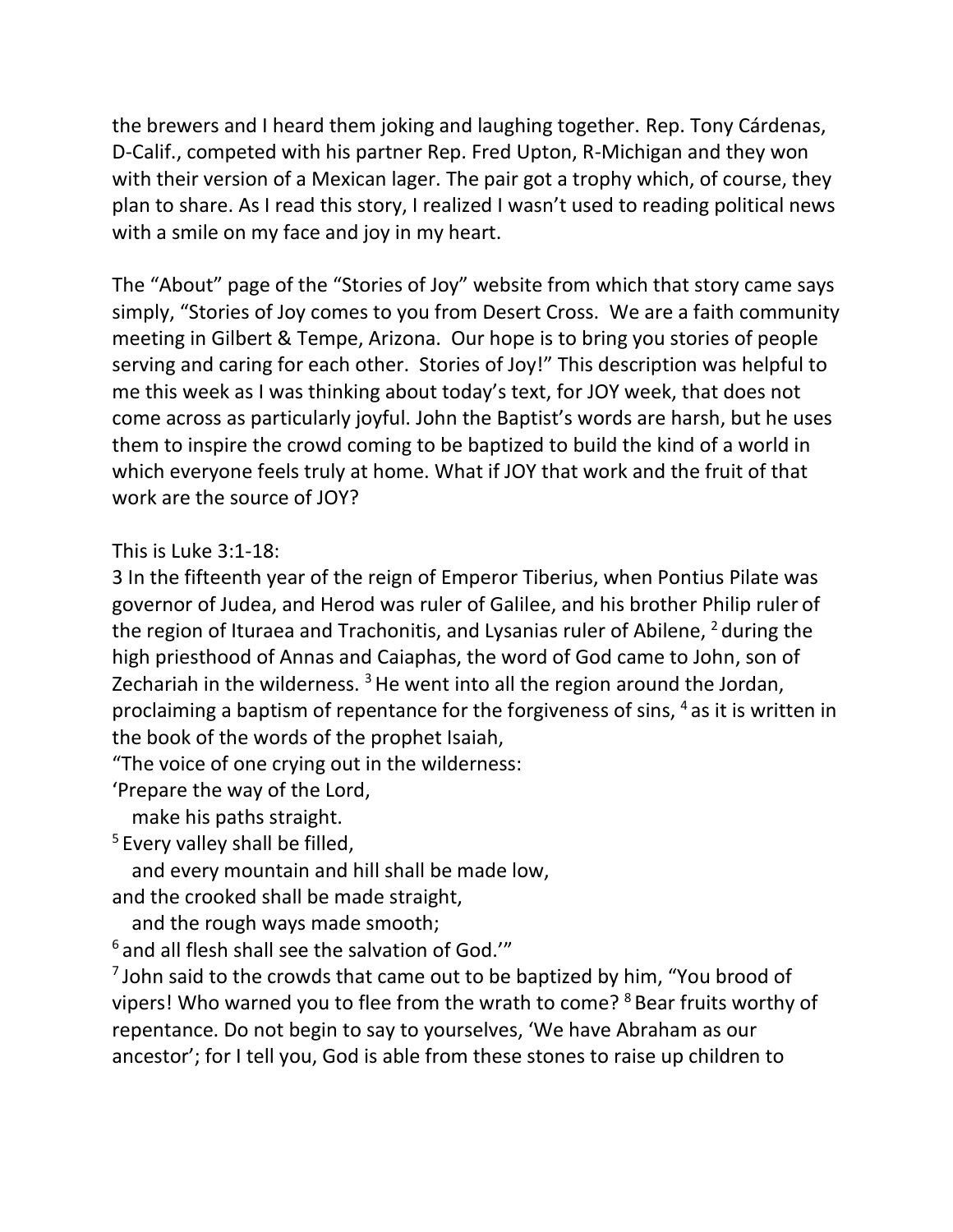Abraham. <sup>9</sup> Even now the ax is lying at the root of the trees; every tree therefore that does not bear good fruit is cut down and thrown into the fire."

 $10$  And the crowds asked him, "What then should we do?"  $11$  In reply he said to them, "Whoever has two coats must share with anyone who has none; and whoever has food must do likewise." <sup>12</sup> Even tax collectors came to be baptized, and they asked him, "Teacher, what should we do?"  $13$  He said to them, "Collect no more than the amount prescribed for you." <sup>14</sup> Soldiers also asked him, "And we, what should we do?" He said to them, "Do not extort money from anyone by threats or false accusation and be satisfied with your wages."

 $15$  As the people were filled with expectation, and all were questioning in their hearts concerning John, whether he might be the Messiah, <sup>16</sup> John answered all of them by saying, "I baptize you with water; but one who is more powerful than I is coming; I am not worthy to untie the thong of his sandals. He will baptize you with the Holy Spirit and fire.  $17$  His winnowing fork is in his hand, to clear his threshing floor and to gather the wheat into his granary; but the chaff he will burn with unquenchable fire."

 $18$  So, with many other exhortations, he proclaimed the good news to the people.

I hope you recall that we were introduced to John last week. His parents, Zechariah and Elizabeth, miraculously became parents when they were both well past the age in which people generally become parents. Last week, our story ended with John in his father's arms on the day of circumcision. Zechariah blessed his son saying, "And you, child, will be called the prophet of the Most High;

for you will go before the Lord to prepare his ways,

**<sup>77</sup>** to give knowledge of salvation to his people

by the forgiveness of their sins.

**<sup>78</sup>** By the tender mercy of our God,

the dawn from on high will break upon us,

**<sup>79</sup>** to give light to those who sit in darkness and in the shadow of death, to guide our feet into the way of peace."

In this week's text John is grown up, living into his father's prophecy about his life. He was, indeed, preparing the way for Jesus and yes, oddly, he led with "You brood of vipers." To be clear, the people he was talking to in the author of Luke's story, had come to John to be baptized. Presumably, they were a friendly audience. You would think he could soften some of that language for the ones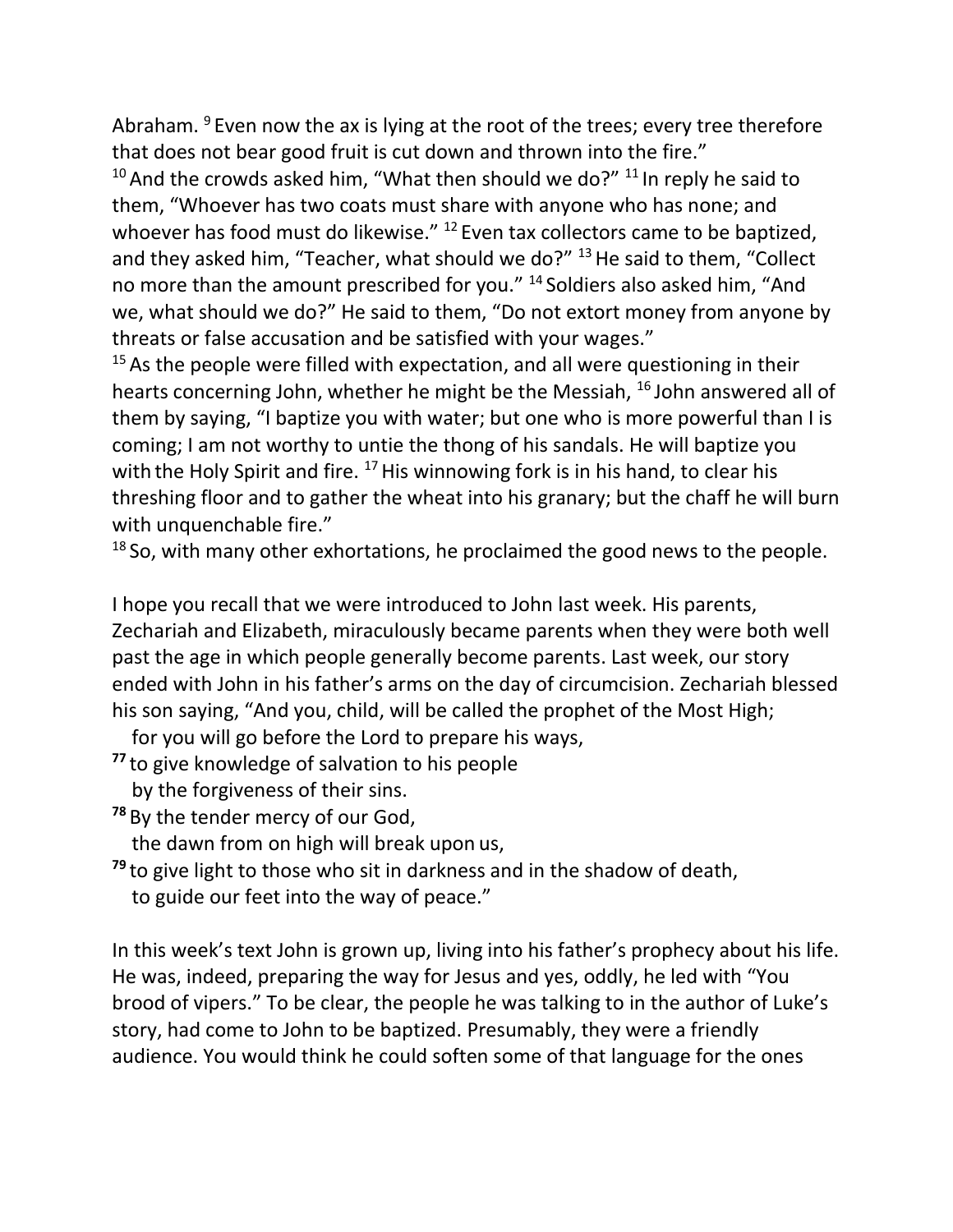who had heard his message and taken it to heart. His intensity makes it really hard for us as the readers to zero in on JOY.

John's message is, in fact, good news, although there would have been some people, for whom this news would have felt very bad. John's message was a message of change, forgiveness, and justice for people who were suffering. God called John for a specific place and time. His cry from the wilderness, paralleling the words of Isaiah, proclaimed righted wrongs, rough patches in life smoothed, and salvation in a very physical sense, for all people. This was and is a message of joy, of good news, for the ones who have lost hope in their lives ever being better and for the ones who have been hurt by inequities and injustices, the ones who have suffered under the systems that benefit their oppressors.

A lot of people came to be baptized that day and John didn't just dunk them and send them merrily on their way. He charged them with "bearing the fruit of repentance." He told them that just because they were Abraham's ancestors they didn't get preferential treatment. God was and is for everyone. And with baptism there is a call…a call to turn from the ways of brokenness and destruction and toward the ways of healing and love. John strongly suggested that these newly baptized folk let their actions reveal that they understood what God's kin-dom was really about. Stop accumulating stuff. Share what you have. Refuse to be indifferent. Show compassion. Don't take advantage of others. Be content with what you have.

In his speech, John specifically addressed tax collectors and soldiers, the ones who worked for the Empire. Surprisingly, he didn't tell them they had to quit their jobs, he told them they couldn't extort people or hurt them. So, for people of faith, even if we work for entities that benefit from oppressive systems or seem to always be on the wrong side of justice, now that we know better, it is our responsibility to do better. We are to use our circle of influence to be builders of the kin-dom, to make this world a home for everyone. Each one of us, wherever we work, wherever we live, in all stages of life, is called to do our part to make the world a more welcoming place to live.

In the Gospel of Luke, the author over and over again shows us that the halls of power, places like palaces and wealthy banquet halls, are not where the real action takes place. The action that matters takes place in stables, dusty towns,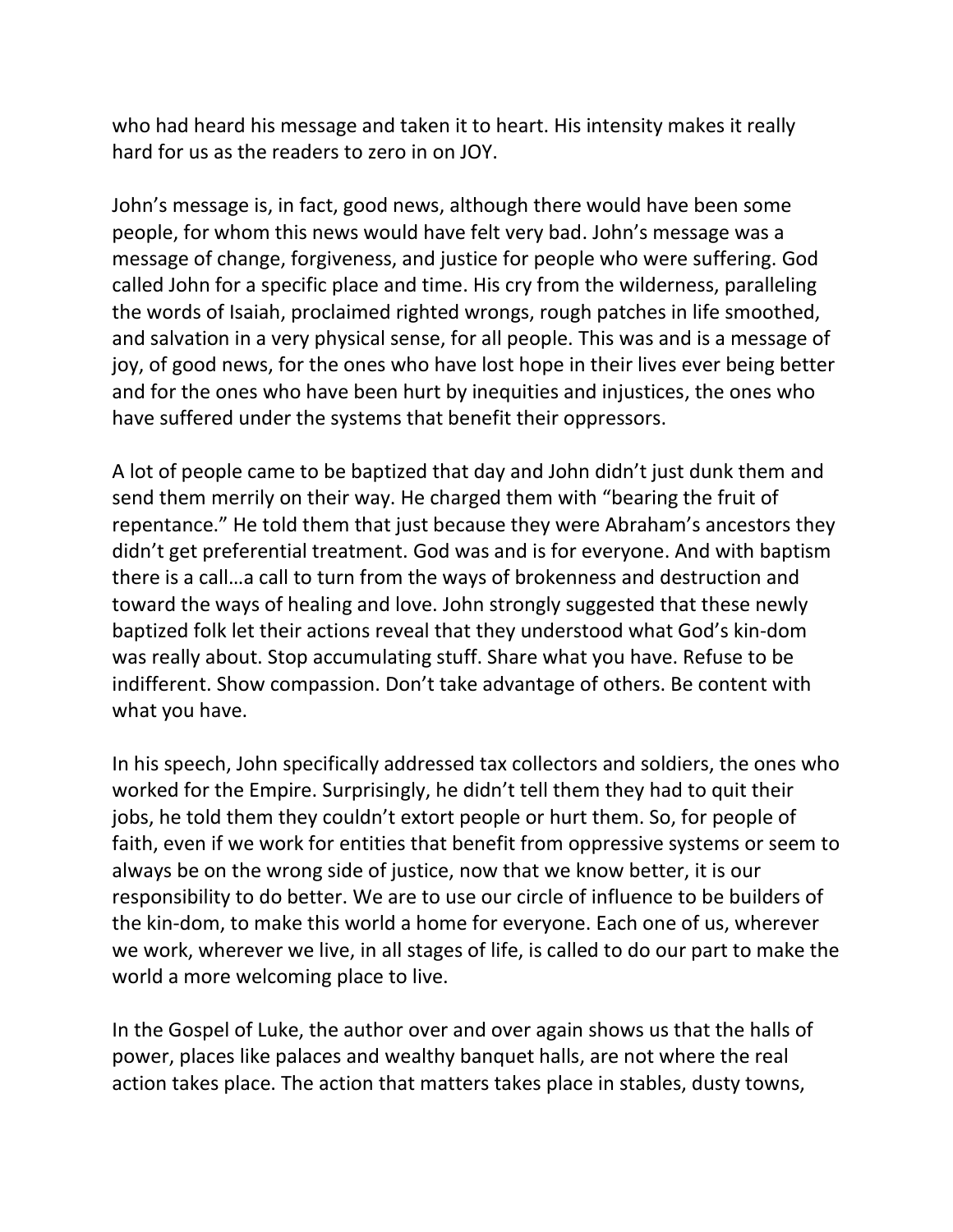fields full of sheep---and in the wilderness. It is ordinary people, not the wealthy rulers (or CEOs and politicians) who receive the good news. And good news it is for the ones who have no coat, the ones who have been cheated out of their wages or beaten by soldiers. It is good news because the kin-dom of God is an upside-down place, a place where everyone has what they need, where they are safe and loved and where they feel like they belong, like they are home. But this news is only good if we believe it can become the reality. We have to believe that someday we won't have to seek out a website called "Stories of Joy," to find joy. We have to believe that one day, the world will be overflowing with JOY…it will be everywhere.

I know John's message sounds like a lot of "get it together, people," and "sort yourselves out." The whole "brood of vipers" thing is a lot. I mean, when I have my way, when we sing Amazing Grace, we don't sing "saved a wretch like me," we sing "saved a soul like me." I think words matter and I don't think we ought to address anyone, including ourselves, in negative ways. I don't think God sees us as wretches or even as a brood of vipers, even at our worst. But the root of John's harsh, pointed message is truly a message of joy which was and is: If we truly turn from self-centeredness, fear of scarcity, indifference, and exclusion, the world would be a very different place. Peace would prevail. Hope would be restored. Everyone would have enough. And we would all know what it feels like to belong. We would recognize home all around us. And a world like that would scream JOY! That's what we are called to build.

That is why we help our children welcome these friends to the stable. It's a little bit silly, but it is a great way to talk to them about everyone having a place in God's kin-dom. It is a way for all of us to begin to imagine a world in which our actions reflect the truth: Everyone belongs….Democrats, Republicans, gay, straight, trans, Black, brown, doubters and questioners, babies and grown-ups of all ages. The kin-dom of God is truly a home for all. Take a picture of this scene…share this on social media. And then live like you believe it, dear ones. I promise, it will bring you joy. Amen.

#### **Hymn: For Everyone Born (lyrics on screen)**